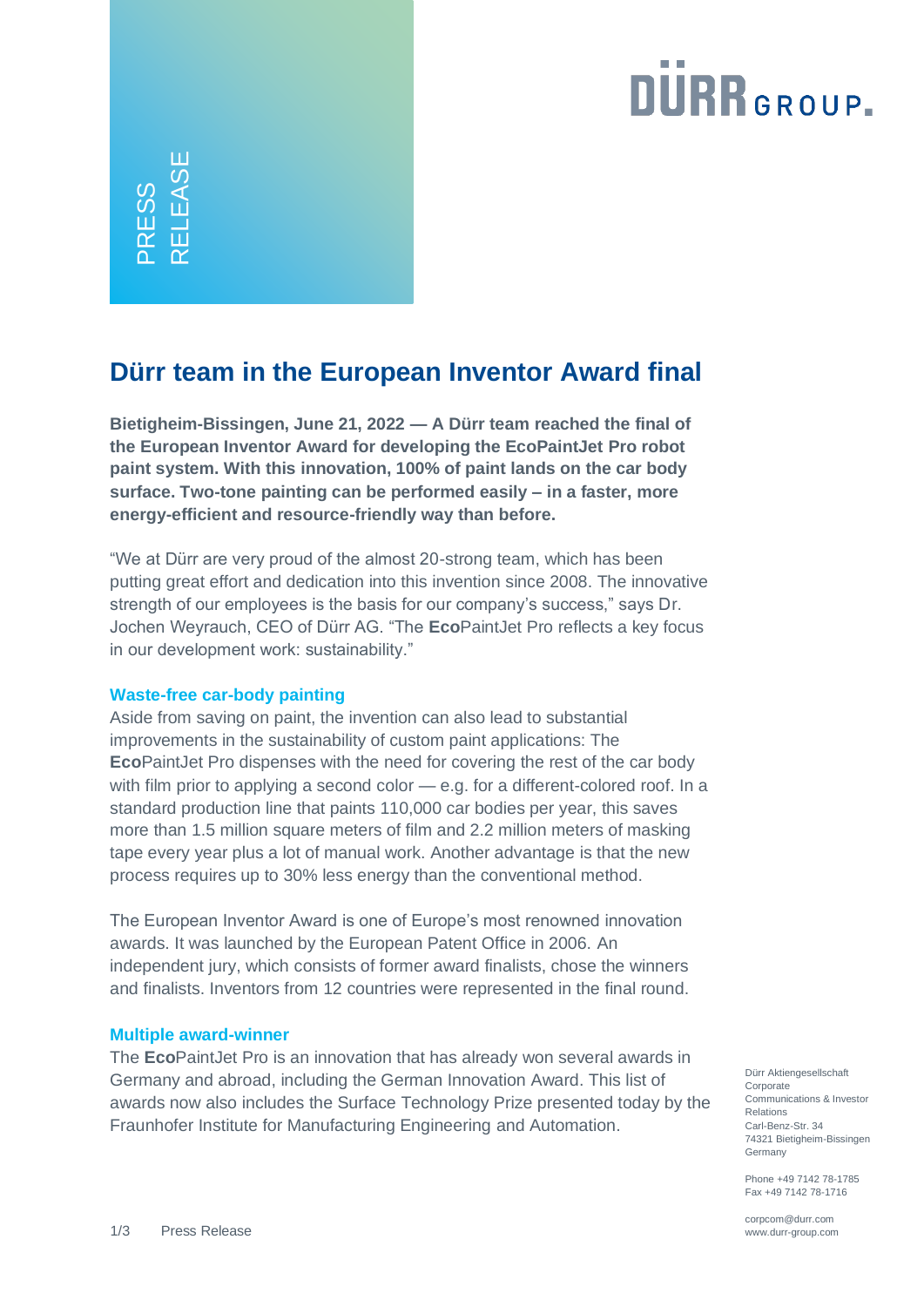# **DURR**GROUP.

Images for this press release can be found [here.](https://www.durr-group.com/en/media/news/news-detail/view/duerr-team-in-the-european-inventor-award-final-85626)

The Dürr Group is one of the world's leading mechanical and plant engineering firms with extensive expertise in automation and digitalization/Industry 4.0. Its products, systems and services enable highly efficient and resource-saving manufacturing processes in different industries. The Dürr Group supplies sectors like the automotive industry, mechanical engineering, chemical, pharmaceutical, medical technology and woodworking industries. It generated sales of €3.54 billion in 2021. The company has around 17,800 employees and 120 business locations in 33 countries. The Dürr Group operates in the market with the brands Dürr, Schenck and HOMAG and with five divisions:

\_\_\_\_\_\_\_\_\_\_\_\_\_\_\_\_\_\_\_\_\_\_\_\_\_\_\_\_\_\_\_\_\_\_\_\_\_\_\_\_\_\_\_\_\_\_\_\_\_\_\_\_\_\_\_\_\_\_\_\_\_\_\_

- **Paint and Final Assembly Systems:** paint shops as well as final assembly, testing and filling technology for the automotive industry, assembly and test systems for medical devices
- **Application Technology:** robot technologies for the automated application of paint, sealants and adhesives
- **Clean Technology Systems:** air pollution control, noise abatement systems and coating systems for battery electrodes
- **Measuring and Process Systems:** balancing equipment and diagnostic technology
- **Woodworking Machinery and Systems:** machinery and equipment for the woodworking industry

#### **Contact**:

Dürr AG

Andreas Schaller / Mathias Christen

Corporate Communications & Investor Relations

Phone +49 7142 78-1785 / -1381

Fax +49 7142 78-1716

E-Mail [corpcom@durr.com](mailto:corpcom@durr.com)

This publication has been prepared independently by Dürr AG/Dürr group. It may contain statements which address such key issues as strategy, future financial results, events, competitive positions and product developments. Such forward-looking statements are subject to a number of risks, uncertainties and other factors, including, but not limited to those described in disclosures of Dürr AG, in particular in the chapter "Risks" in the annual report of Dürr AG. Should one or more of these risks, uncertainties and other factors materialize, or should underlying expectations not occur or assumptions prove incorrect, actual results, performances or achievements of the Dürr group may vary materially from those described in the relevant forward-looking statements. These statements may be identified by words such as "expect," "want," "anticipate," "intend," "plan," "believe," "seek," "estimate," "will," "project" or words of similar meaning. Dürr AG neither intends, nor assumes any obligation, to update or revise its forward-looking statements regularly in light of developments which differ from

Dürr Aktiengesellschaft Corporate Communications & Investor Relations Carl-Benz-Str. 34 74321 Bietigheim-Bissingen Germany

Phone +49 7142 78-1785 Fax +49 7142 78-1716

corpcom@durr.com www.durr-group.com